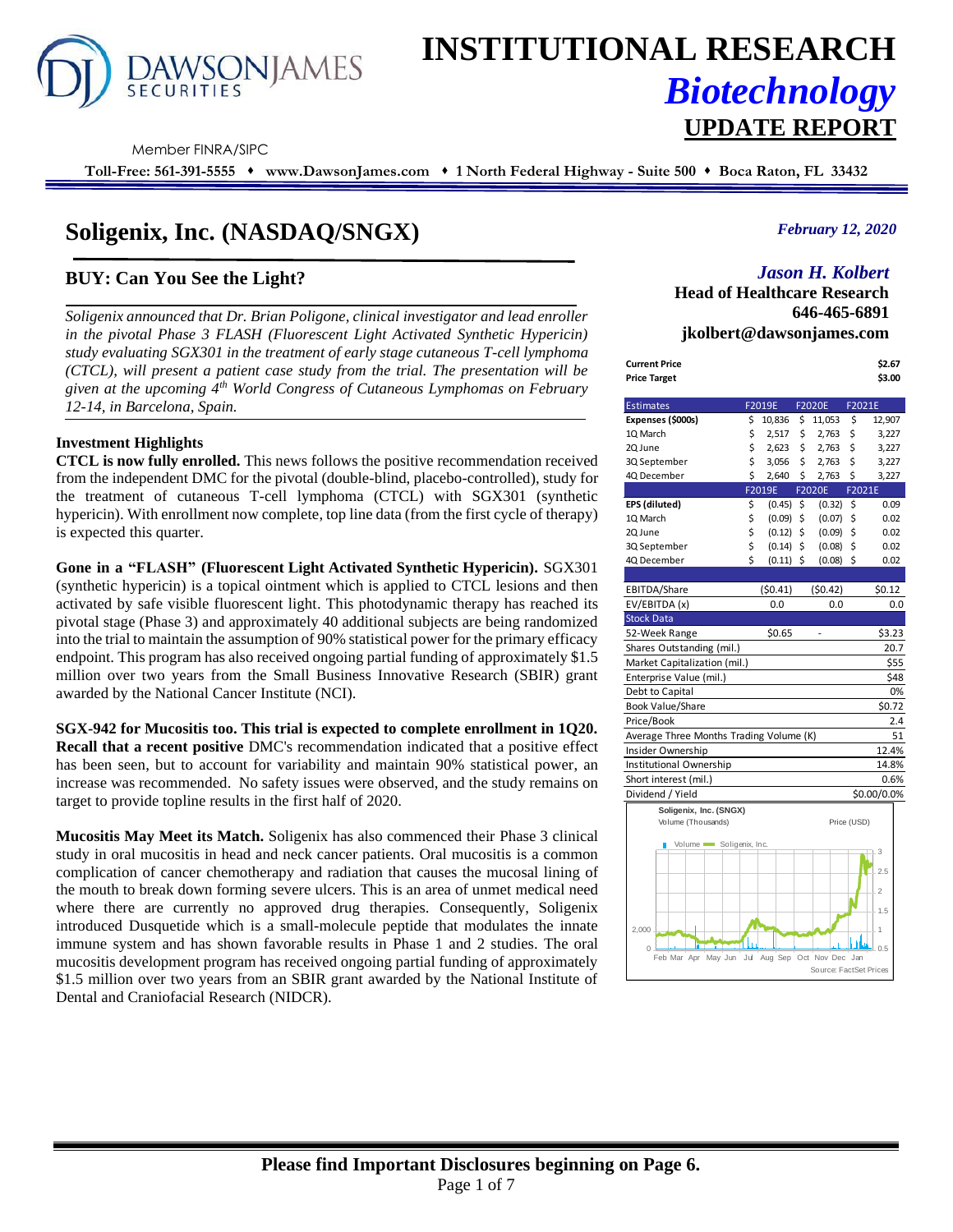[www.dawsonjames.com](http://www.dawsonjames.com/)



**Exhibit 1. SGX 301 Model:** 

#### **Modeling Assumptions: SGX 301**

- **1. Prevalence.** There are an estimated 40,000 individuals who have been diagnosed with CTCL worldwide. In the United States, 3,000 new cases are diagnosed each year.
- **2. Clinical and regulatory outcome assumptions.** We assume final top-line results for the SGX301 Phase 3 study will become available Q1-20. If the trial is successful, we can expect an NDA / approval in 2021. As such, we anticipate that Soligenix will begin to commercialize SGX301 in 2021.
- **3. Product assumptions.** We assume that a yearly treatment cycle for SGX 301 at \$8,000. We also predict that the cost of the drug will increase by 1% a year but this number may be too conservative since the current off-label treatments are priced at \$10,000.
- **4. Risk adjustment.** We assign a 33% risk adjustment to our therapeutic model of SGX 301 based on the Phase 3 approval rate of drugs in the oncology field according to BioMedTracker and Amplion.

| SGX301 (CTCL)                              |          |             |          |         |                  |         |          |         |                |            |            |            |         |
|--------------------------------------------|----------|-------------|----------|---------|------------------|---------|----------|---------|----------------|------------|------------|------------|---------|
| <b>SGX301 Revenues Model</b>               | 2018     | 2019        | 2020     | 2021    | 2022             | 2023    | 2024     | 2025    | 2026           | 2027       | 2028       | 2029       | 2030    |
| <b>CTCL Prevalance</b>                     | 40,000   | 42,800      | 45.796   | 49,002  | 51,942           | 55,058  | 58,362   | 61,280  | 64.344         | 67,561     | 70.264     | 73.074     | 75,997  |
| Market Size Growth                         | 7%       | 7%          | 7%       | 6%      | 6%               | 6%      | 5%       | 5%      | 5%             | 4%         | 4%         | 4%         | 3%      |
| Treated with SGX 301                       | 37,000   | 39,590      | 42.361   | 45.327  | 48.046           | 50,929  | 53.985   | 56.684  | 59.518         | 62.494     | 64.994     | 67.594     | 70,297  |
| Elgible patients with insurance etc. (75%) | 27.750   | 29.693      | 31.771   | 33.995  | 36.035           | 38,197  | 40.489   | 42.513  | 44.639         | 46,871     | 48.745     | 50,695     | 52,723  |
| <b>Market Penetration</b>                  | 0%       | 0%          | 0%       | 4%      | 6%               | 8%      | 10%      | 12%     | 14%            | 16%        | 18%        | 19%        | 20%     |
| <b>Treatable Patients</b>                  | $\Omega$ | $\mathbf 0$ | $\Omega$ | 1360    | 2162             | 3056    | 4049     | 5102    | 6249           | 7499       | 8774       | 9632       | 10545   |
| Average Cost of Therapy                    | \$8,000  | \$8,000     | \$8,000  | \$8,000 | \$8,080          | \$8.161 | \$8.242  | \$8.325 | \$8,408        | \$8,492    | \$8,577    | \$8,663    | \$8,749 |
| Price Growth                               | 0%       | 0%          | 0%       | 1%      | 1%               | 1%      | 1%       | 1%      | $1\%$          | 1%         | $1\%$      | 1%         | 1%      |
| <b>Total Sales (\$millions) \$</b>         | $\sim$   | ÷           |          | 11      | 17<br>ŝ.<br>- 55 | 25      | 33<br>э. | 42      | <b>s</b><br>53 | 64         | 75<br>۵.   | 83         | 92      |
| <b>Risk Adjusted</b>                       | 33%      | 33%         | 33%      | 33%     | 33%              | 33%     | 33%      | 33%     | 33%            | 33%        | 33%        | 33%        | 33%     |
| Total Sales (US) (\$millions) \$           |          |             |          | 4       | 6<br>\$<br>ж     | 8<br>-9 | 11<br>ŝ. | 14<br>9 | 17<br>- \$     | 21<br>- 55 | 25<br>- \$ | 28<br>- 55 | 30      |

*Source: Dawson James*

#### **Modeling Assumptions: SGX 942 (Dusquetide)**

- 1. **Prevalence.** Oral Mucositis affects over 180,000 head and neck cancer patients worldwide. We expect that the number of patients with this condition can continue to grow by 1% annually.
- 2. **Clinical and regulatory outcome assumptions.** We assume that the company can complete their Phase 3 study no later than 1H-20. We expect an NDA submission in 2020 with approval and marketing by 2021. For Europe, we assume approval a year later in 2022.
- 3. **Product assumptions.** We assume the cost of a yearly treatment cycle is \$6,000.
- 4. **Risk adjustment.** We assign a 33% risk adjustment to our therapeutic model of SGX942 based on the Phase 3 approval rate of drugs in the field of oncology according to BioMedTracker and Amplion.

#### **Exhibit 2. SGX 942 Model:**

| SGX942 (Mucositis)<br>SGX942 Revenues Model U.S. | 2018    | 2019                    | 2020                                               | 2021      | 2022                              | 2023          | 2024                                 | 2025                        | 2026               | 2027    | 2028                                        | 2029                               | 2030    |
|--------------------------------------------------|---------|-------------------------|----------------------------------------------------|-----------|-----------------------------------|---------------|--------------------------------------|-----------------------------|--------------------|---------|---------------------------------------------|------------------------------------|---------|
| Head and neck cancer                             | 180,000 | 181.800                 | 183.618                                            | 185.454   | 187,309                           | 189,182       | 191.074                              | 192.984                     | 194.914            | 196.863 | 198,832                                     | 200,820                            | 202,829 |
| Market Size Growth                               | 1%      | 1%                      | 1%                                                 | 1%        | 1%                                | 1%            | 1%                                   | 1%                          | 1%                 | 1%      | 1%                                          | 1%                                 | 1%      |
| <b>Treated with Radiation</b>                    | 166,500 | 168,165                 | 169,847                                            | 171.545   | 173.261                           | 174,993       | 176,743                              | 178,511                     | 180,296            | 182,099 | 183,920                                     | 185,759                            | 187,616 |
| Elgible patients with insurance etc. (75%)       | 124,875 | 126,124                 | 127,385                                            | 128,659   | 129,945                           | 131,245       | 132,557                              | 133,883                     | 135,222            | 136,574 | 137,940                                     | 139,319                            | 140,712 |
| <b>Market Penetration</b>                        | 0%      | 0%                      | 0%                                                 | 5%        | 7%                                | 10%           | 15%                                  | 20%                         | 25%                | 30%     | 33%                                         | 33%                                | 34%     |
| <b>Treatable Patients</b>                        | $\circ$ | $\Omega$                | $\Omega$                                           | 6433      | 9096                              | 13124         | 19884                                | 26777                       | 33805              | 40972   | 45520                                       | 45975                              | 47842   |
| Average Cost of Therapy                          | \$6,000 | \$6,000                 | \$6,000                                            | \$6,000   | \$6,000                           | \$6,000       | \$6,000                              | \$6,000                     | \$6,000            | \$6,000 | \$6,000                                     | \$6,000                            | \$6,000 |
| Price Growth                                     | 0%      | 0%                      | 0%                                                 | 0%        | 0%                                | 0%            | 0%                                   | 0%                          | 0%                 | 0%      | 0%                                          | 0%                                 | O%      |
| Total Sales (\$millions) \$                      | ٠       | $\mathbf{r}_\mathbf{s}$ | $\mathbf{r}_\mathbf{s}$<br>$\mathbf{r}_\mathbf{S}$ | 39        | $\mathbf{r}_\mathbf{S}$<br>$55$ s | 79            | $1197$ \$<br>$\mathbf{r}_\mathbf{S}$ | $161$ s                     | $2037$ \$          | 246     | $\mathbf{r}_\mathbf{S}$<br>273 <sup>5</sup> | $276$ s                            | 287     |
| <b>Risk Adiusted</b>                             | 33%     | 33%                     | 33%                                                | 33%       | 33%                               | 33%           | 33%                                  | 33%                         | 33%                | 33%     | 33%                                         | 33%                                | 33%     |
| Total Sales (US) (\$millions) \$                 | ٠       | \$                      | \$                                                 | 13S<br>\$ | 18S                               | 26            | 39S<br>\$                            | 53 \$                       | 67 \$              | 81 \$   | 90S                                         | 91S                                | 95      |
|                                                  |         |                         |                                                    |           |                                   |               |                                      |                             |                    |         |                                             |                                    |         |
| SGX942 (Mucositis)                               |         |                         |                                                    |           |                                   |               |                                      |                             |                    |         |                                             |                                    |         |
|                                                  |         |                         |                                                    |           |                                   |               |                                      |                             |                    |         |                                             |                                    |         |
| SGX942 Revenues Model EU.                        | 2018    | 2019                    | 2020                                               | 2021      | 2022                              | 2023          | 2024                                 | 2025                        | 2026               | 2027    | 2028                                        | 2029                               | 2030    |
| Head and neck cancer                             | 180,000 | 181.800                 | 183,618                                            | 185,454   | 187,309                           | 189,182       | 191.074                              | 192,984                     | 194,914            | 196,863 | 198,832                                     | 200,820                            | 202,829 |
| Market Size Growth                               | 1%      | 1%                      | 1%                                                 | 1%        | 1%                                | 1%            | 1%                                   | 1%                          | 1%                 | 1%      | 1%                                          | 1%                                 | 1%      |
| <b>Treated with Radiation</b>                    | 166,500 | 168,165                 | 169.847                                            | 171.545   | 173.261                           | 174.993       | 176.743                              | 178,511                     | 180,296            | 182,099 | 183.920                                     | 185,759                            | 187,616 |
| Elgible patients with insurance etc. (75%)       | 124,875 | 126,124                 | 127.385                                            | 128.659   | 129.945                           | 131.245       | 132,557                              | 133.883                     | 135,222            | 136,574 | 137,940                                     | 139,319                            | 140,712 |
| <b>Market Penetration</b>                        | 0%      | 0%                      | 0%                                                 | 0%        | 5%                                | 9%            | 12%                                  | 15%                         | 18%                | 21%     | 24%                                         | 27%                                | 30%     |
| <b>Treatable Patients</b>                        | $\circ$ | $\Omega$                | $\Omega$                                           | $\Omega$  | 6497                              | 11812         | 15907                                | 20082                       | 24340              | 28681   | 33106                                       | 37616                              | 42214   |
| Average Cost of Therapy                          | \$6,000 | \$6,000                 | \$6,000                                            | \$6,000   | \$6,000                           | \$6,000       | \$6,000                              | \$6,000                     | \$6,000            | \$6,000 | \$6,000                                     | \$6,000                            | \$6,000 |
| Price Growth                                     | 0%      | 0%                      | 0%                                                 | 0%        | 0%                                | 0%            | 0%                                   | 0%                          | 0%                 | 0%      | 0%                                          | 0%                                 | O%      |
| Total Sales (\$millions) \$                      |         | - آ                     | $\mathbf{r}_\mathbf{s}$<br>$\mathbf{r}_\mathbf{s}$ |           | $\mathbf{r}_{\mathbf{s}}$<br>39   | $r_{s}$<br>71 | ۰,<br>95                             | $\mathbf{r}_{\rm s}$<br>120 | $r_{s}$<br>$146$ s | $172$ s | 199                                         | $226$ s<br>$\mathbf{r}_\mathbf{S}$ | 253     |
| <b>Risk Adjusted</b>                             | 33%     | 33%                     | 33%                                                | 33%       | 33%                               | 33%           | 33%                                  | 33%                         | 33%                | 33%     | 33%                                         | 33%                                | 33%     |
| Total Sales (EU) (\$millions) \$                 |         | £.                      | \$                                                 | £.        | 13S<br>\$                         | 23            | s.<br>31S                            | 40 \$                       | 48 \$              | 57S     | 66                                          | 74 \$<br>s.                        | 84      |

*Source: Dawson James*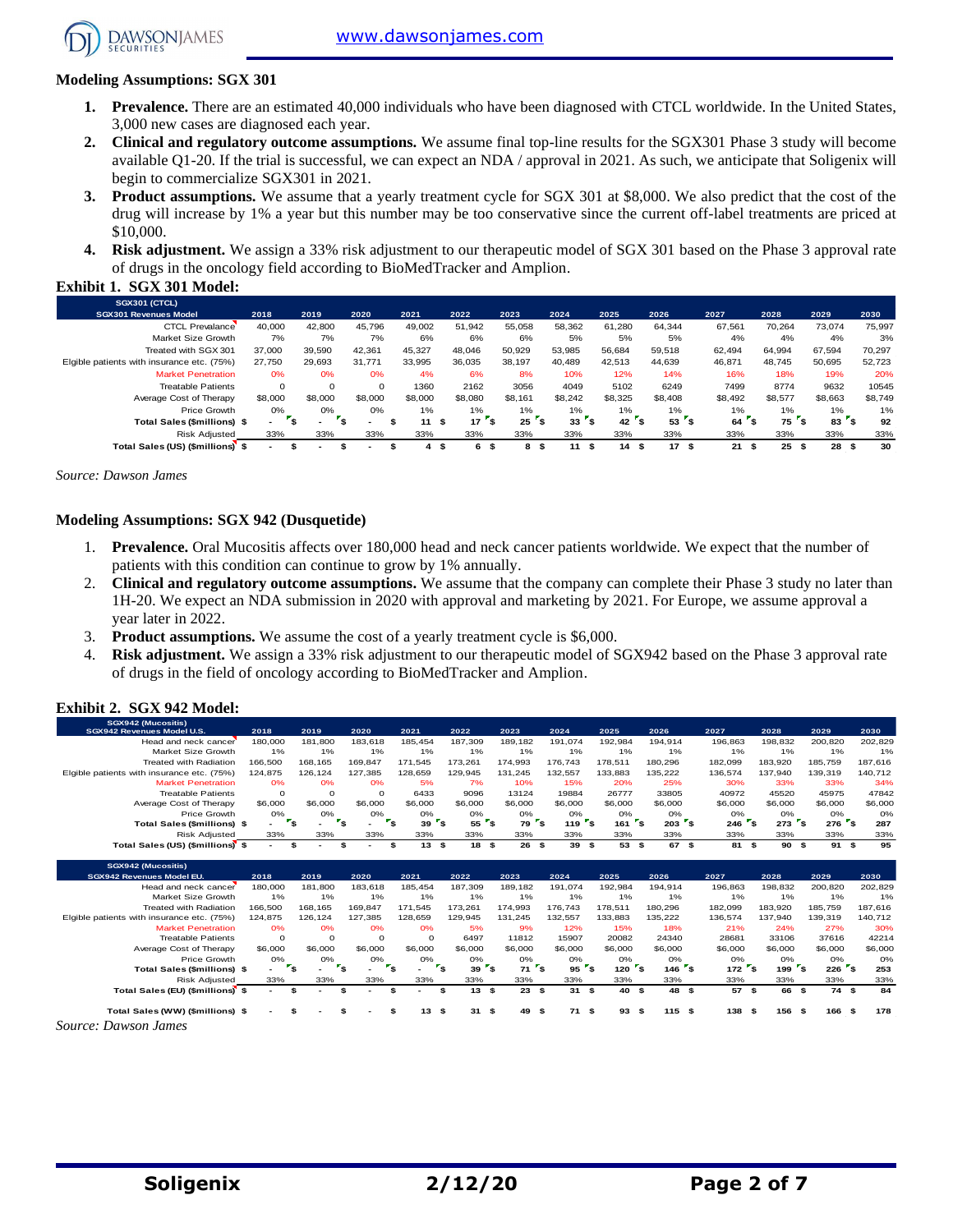

**Valuation.** Our valuation methodology begins with our projected revenues from our product models. We apply assumptions for the timing of approval, launch dates, and product attributes to estimate revenues. These estimates feed into our income statement through the year 2030. Our therapeutic models include a probability of success factor or risk rate of 33% based on the success of Phase 3 drugs in the oncology industry as stated by BioMedTracker and Amplion. The result of these projections is then fed into our income statement projections. Our price target is derived from an equal-weighted average of free cash flow to the firm (FCFF), discounted EPS (EPS), and sum-of-the-parts (SOP) models. For companies that have a strong foundation with established products and revenues (visible earnings) we typically discount 10% while emerging growth companies like Soligenix which are not yet profitable we use our maximum risk rate of 30%. The result is rounded to the nearest whole number. Our share count is based on the outyear (2030) and assumes additional capital raises (dilution). This methodology results in a price target of \$3.00.

#### **Exhibit 3. FCFF Model**

| Price Target \$ |      |
|-----------------|------|
| Year            | 2019 |

| DCF Valuation Using FCF (mln):         |                      |                          |                          |                          |                |        |                |         |                          |         |         |         |
|----------------------------------------|----------------------|--------------------------|--------------------------|--------------------------|----------------|--------|----------------|---------|--------------------------|---------|---------|---------|
| units ('000 - Cnd\$)                   | 2019E                | 2020E                    | 2021E                    | 2022E                    | 2023E          | 2024E  | 2025E          | 2026E   | 2027E                    | 2028E   | 2029E   | 2030E   |
| EBIT                                   | (10, 332)            | (10, 539)                | 3,945                    | 22,012                   | 40,660         | 62,284 | 84,482         | 107,354 | 130,931                  | 150,115 | 161,148 | 175,035 |
| Tax Rate                               | 15%                  | 20%                      | 25%                      | 30%                      | 34%            | 34%    | 34%            | 34%     | 34%                      | 34%     | 34%     | 34%     |
| $EBIT(1-t)$                            | (8, 782)             | (8,431)                  | 2,959                    | 15,409                   | 26,836         | 41,107 | 55,758         | 70,853  | 86,414                   | 99,076  | 106,358 | 115,523 |
| CapEx                                  | $\blacksquare$       | $\overline{\phantom{a}}$ | $\overline{\phantom{a}}$ | $\overline{\phantom{a}}$ | $\blacksquare$ | $\sim$ | $\blacksquare$ |         | $\overline{\phantom{a}}$ |         |         |         |
| Depreciation                           | 117                  | 122                      | 129                      | 135                      | 142            | 149    | 156            | 164     | 172                      | 181     | 190     | 199     |
| Change in NWC                          |                      |                          |                          |                          |                |        |                |         |                          |         |         |         |
| <b>FCF</b>                             | (8,666)              | (8,308)                  | 3,087                    | 15,544                   | 26,978         | 41,256 | 55,914         | 71,017  | 86,587                   | 99,257  | 106,548 | 115,723 |
| PV of FCF                              | (8,666)              | (6, 391)                 | 1,827                    | 7,075                    | 9,446          | 11,111 | 11,584         | 11,318  | 10,615                   | 9,360   | 7,729   | 6,457   |
| Discount Rate<br>Long Term Growth Rate | 30%<br>1%            |                          |                          |                          |                |        |                |         |                          |         |         |         |
| <b>Terminal Cash Flow</b>              | 403,034              |                          |                          |                          |                |        |                |         |                          |         |         |         |
| Terminal Value YE2020                  | 22,489               |                          |                          |                          |                |        |                |         |                          |         |         |         |
| <b>NPV</b>                             | 93,953               |                          |                          |                          |                |        |                |         |                          |         |         |         |
| NPV-Debt                               | 1,583                |                          |                          |                          |                |        |                |         |                          |         |         |         |
| Shares out (thousands)                 | 37,471               | 2030E                    |                          |                          |                |        |                |         |                          |         |         |         |
| NPV Per Share                          | $\overline{2}$<br>\$ |                          |                          |                          |                |        |                |         |                          |         |         |         |
| Source: Dawson James                   |                      |                          |                          |                          |                |        |                |         |                          |         |         |         |

#### **Exhibit 4. Discounted EPS Model**

| <b>Current Year</b>      |    | 2019 |
|--------------------------|----|------|
| Year of EPS              |    | 2030 |
| Earnings Multiple        |    | 10   |
|                          |    |      |
| <b>Discount Factor</b>   |    | 30%  |
| <b>Selected Year EPS</b> | \$ | 3.09 |
| <b>NPV</b>               | S. | 1.72 |
| Source: Daw son James    |    |      |

| Current Year          |    | 2019 |          |     |         | Discount Rate and Earnings Multiple Varies, Year is Constant |          |        |            |      |
|-----------------------|----|------|----------|-----|---------|--------------------------------------------------------------|----------|--------|------------|------|
| Year of EPS           |    | 2030 |          |     |         |                                                              | 2030 EPS |        |            |      |
| Earnings Multiple     |    | 10   |          | 1.7 | 5%      | 10%                                                          | 15%      | 20%    | 25%        | 30%  |
|                       |    |      | Earnings |     |         |                                                              |          |        |            |      |
| Discount Factor       |    | 30%  | Multiple |     | \$0.00  | \$0.00                                                       | \$0.00   | \$0.00 | $$0.00$ \$ |      |
| Selected Year EPS     | \$ | 3.09 |          |     | \$4.77  | \$2.86                                                       | \$1.75   | \$1.10 | $$0.70$ \$ | 0.46 |
| <b>NPV</b>            | s. | 1.72 |          | 10  | \$9.54  | \$5.72                                                       | \$3.51   | \$2.20 | $$1.40$ \$ | 0.91 |
| Source: Daw son James |    |      |          | 15  | \$14.31 | \$8.58                                                       | \$5.26   | \$3.29 | $$2.10$ \$ | 1.37 |
|                       |    |      |          | 20  | \$19.08 | \$11.44                                                      | \$7.02   | \$4.39 | $$2.80$ \$ | 1.82 |
|                       |    |      |          | 25  | \$23.85 | \$14.30                                                      | \$8.77   | \$5.49 | $$3.50$ \$ | 2.28 |
|                       |    |      |          | 30  | \$28.62 | \$17.16                                                      | \$10.52  | \$6.59 | $$4.21$ \$ | 2.73 |
|                       |    |      |          | 35  | \$33.39 | \$20.02                                                      | \$12.28  | \$7.69 | $$4.91$ \$ | 3.19 |

#### **Exhibit 5. Sum of the Parts Model**

|                                          |       | Source: Dawson James |                |           |                 |          |
|------------------------------------------|-------|----------------------|----------------|-----------|-----------------|----------|
| <b>Exhibit 5. Sum of the Parts Model</b> |       |                      |                |           |                 |          |
| Soligenix Inc. Sum of the Parts          | LT Gr | Discount Rate        | Yrs. to Mkt    | % Success | Peak Sales MM's | Term Val |
| <b>SGX301 (CTCL)</b>                     | 1%    | 30%                  | $\overline{2}$ | 65%       | \$200           | \$690    |
| <b>NPV</b>                               |       |                      |                |           |                 | \$2.83   |
| SGX942 (Oral Mucositis)                  | $1\%$ | 30%                  | 3              | 55%       | \$100           | \$345    |
| <b>NPV</b>                               |       |                      |                |           |                 | \$0.92   |
| Pipeline                                 | 1%    | 30%                  | $6\phantom{1}$ | 15%       | \$400           | \$1,379  |
| <b>NPV</b>                               |       |                      |                |           |                 | \$0.46   |
| Net Margin                               |       |                      |                |           |                 | 40%      |
| <b>MM Shrs OS</b>                        |       |                      |                |           |                 | 37       |
| <b>Total</b>                             |       |                      |                |           |                 | \$4      |
| Source: Dawson James                     |       |                      |                |           |                 |          |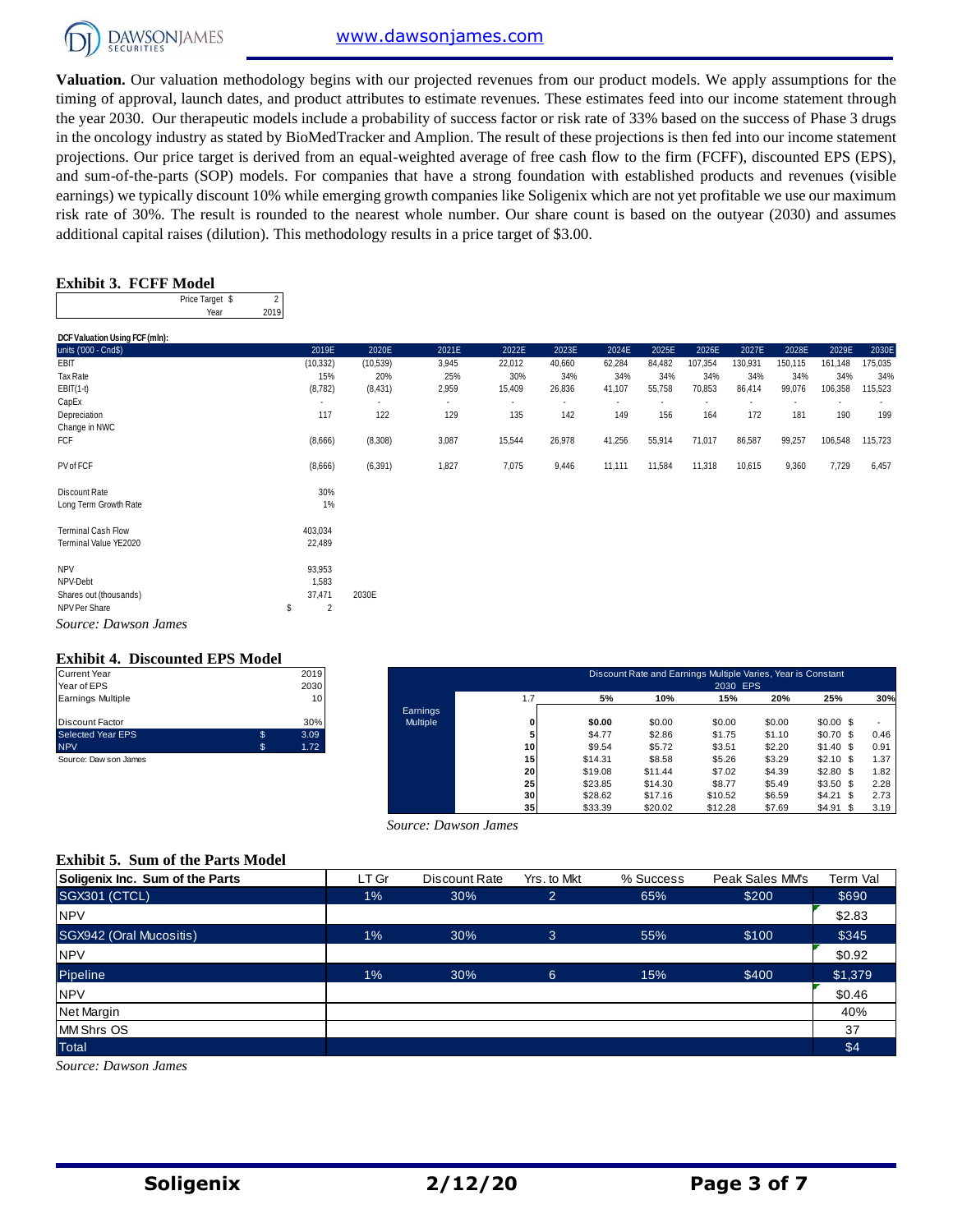

#### **Risk Analysis**

In addition to the typical risks associated with development stage specialty pharmaceutical companies, potential risks specific to Soligenix are as follows:

**Clinical Trial Risk.** There can be no assurances that the outcome of the current trials is successful.

**Commercial risk.** Fluorescent Light Activated Synthetic Hypericin represents a new paradigm in the treatment of CTCL. Adoption may take longer than expected.

**Employee risk.** Soligenix Inc. has an experienced management team in their president and CEO, CFO, CSO, and CMO. Soligenix plans to bring their proposed products to market in the next two years. The success of the company may depend on the experience, abilities and continued services of its senior officers, sales staff, and key scientific personnel.

**Financial risk.** Soligenix is not a profitable company. While the company has a cash balance at this time, it's likely that they will need to raise additional capital continue to fund operations through NDA application and approval. There are no assurances that the company will be able to successfully raise capital and do so on favorable terms.

**Intellectual property risk.** The company may have to defend its patents and technical know-how, and there can be no assurances that the patents will not be infringed upon or will be held as valid if challenged, and the company may infringe on third party's patents.

**Partnership risks**. Soligenix depends on government funding for the public health solutions program. This funding can be canceled at any time.

**Regulatory risk**. Soligenix must be able to obtain NDA approval before commercial sales of their products can commence in the United States. The timing of these approvals is uncertain. Additionally, the government's biodefense priority might change affecting the commercial development of RiVax.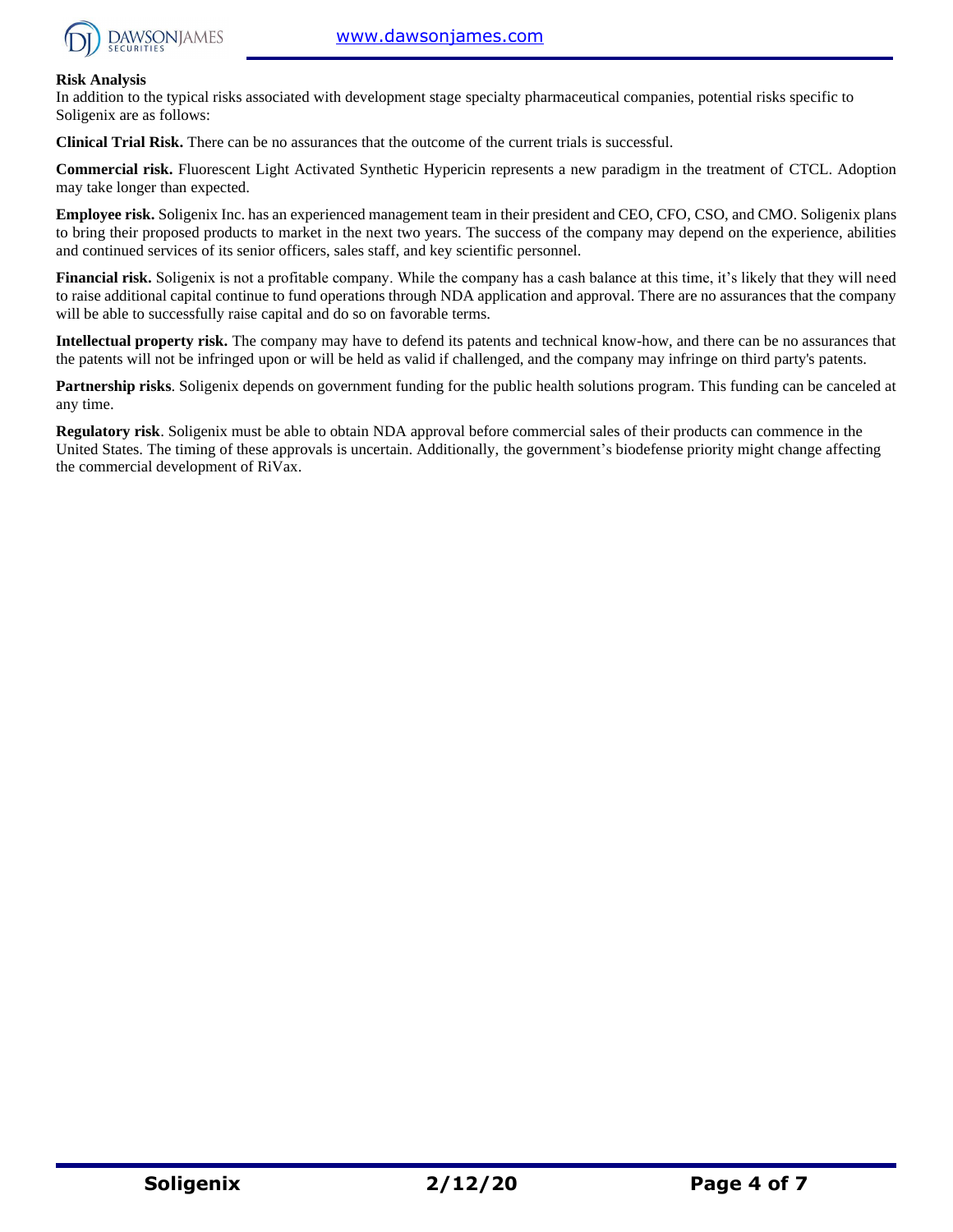

#### **Exhibit 6. Income Statement**

| Soligenix Inc., Inc. Income Statement (\$000) |           |           |           |                |                          |           |            |                                 |                          |                      |                   |        |        |        |         |         |         |                 |         |         |
|-----------------------------------------------|-----------|-----------|-----------|----------------|--------------------------|-----------|------------|---------------------------------|--------------------------|----------------------|-------------------|--------|--------|--------|---------|---------|---------|-----------------|---------|---------|
| Soligenix Inc: YE Dec. 31                     | 1Q18A     | 2Q18A     | 3Q18A     | 4Q18A          | 2018A                    | 1Q19A     | 2Q19A      | 3Q19A 4Q19E                     | 2019E                    | 2020E                | 2021E             | 2022E  | 2023E  | 2024E  | 2025E   | 2026E   | 2027E   | 2028E           | 2029E   | 2030E   |
| Revenue (\$000)                               |           |           |           |                |                          |           |            |                                 |                          |                      |                   |        |        |        |         |         |         |                 |         |         |
| SGX942 (Mucositis) (WW)                       |           |           |           |                |                          |           |            |                                 |                          |                      | 12,737            | 30,875 | 49,374 | 70.865 | 92.781  | 115,128 | 137,912 | 155,679         | 165,51  | 178,311 |
| SGX-301                                       |           |           |           |                | $\overline{\phantom{a}}$ |           |            |                                 | $\overline{\phantom{a}}$ |                      | 3.590             | 5.765  | 8.229  | 11.013 | 14.015  | 17.340  | 21.016  | 24,835          | 27.536  | 30,446  |
| <b>Total Product Sales</b>                    | . –       | ٠         | . .       | <b>.</b>       | <b>COL</b>               | ж.        | <b>COL</b> | ۰.<br><b>COL</b>                | ×.                       | ×.                   | 16.327            | 36.640 | 57.604 | 81,878 | 106.796 | 132.468 | 158,928 | 180.513         | 193,047 | 208,756 |
| % Ch                                          |           |           |           |                |                          |           |            |                                 |                          |                      |                   |        |        |        |         |         |         |                 |         |         |
| License Revenue                               | 777       | 1,368     | 1,064     | 756            | 3,965                    | 640       | 1,061      | 947                             |                          |                      |                   |        |        |        |         |         |         |                 |         |         |
| <b>Grant Revenue</b>                          | 342       | 358       | 317       | 259            | 1,276                    | 505       | 484        | 308                             |                          |                      |                   |        |        |        |         |         |         |                 |         |         |
| <b>Cost of Grant Revenue</b>                  | (979)     | (1, 494)  | (1, 237)  | (888)          | (4,598)                  | (928)     | (1,087)    | (965)                           |                          |                      |                   |        |        |        |         |         |         |                 |         |         |
| % Sequential Growth                           |           |           |           |                |                          |           |            |                                 |                          |                      |                   |        |        |        |         |         |         |                 |         |         |
| <b>Total Revenues</b>                         | 141       | 232       | 144       | 127            | 644                      | 217       | 458        | 289<br>-41                      | ×.                       | ×.                   | 16.327            | 36.640 | 57.604 | 81.878 | 106.796 | 132.468 | 158.928 | 180.513         | 193.047 | 208.756 |
| <b>Expenses</b>                               |           |           |           |                |                          |           |            |                                 |                          |                      |                   |        |        |        |         |         |         |                 |         |         |
| Cost of Goods Sold & Acquired in Process R&D  |           |           |           |                | $\overline{\phantom{a}}$ |           |            |                                 | $\overline{\phantom{a}}$ |                      | 1.633             | 3,664  | 5.760  | 8,188  | 10,680  | 13,247  | 15,893  | 18,05'          | 19,305  | 20,876  |
| <b>COGS % Sales</b>                           |           |           |           |                |                          |           |            |                                 |                          | 10%                  | 10%               | 10%    | 10%    | 10%    | 10%     | 10%     | 10%     | 10%             | 10%     | 10%     |
| Research and development                      | 1.803     | 1.170     | 1,395     | 2,382          | 6,751                    | 1.643     | 1,854      | 2,267<br>1,725                  | 7,489                    | 7,638                | 7,791             | 7,947  | 8,106  | 8,268  | 8,433   | 8,602   | 8,774   | 8,949           | 9,128   | 9,311   |
| R&D % Revs                                    |           |           |           |                |                          |           |            |                                 |                          |                      |                   |        |        |        |         |         |         |                 |         |         |
| G&A                                           | 732       | 651       | 668       | 902            | 2.952                    | 874       | 769        | 789<br>915                      | 3,348                    | 3.415                | 3.483             | 3.552  | 3.623  | 3.696  | 3,770   | 3.845   | 3.922   | $4,00^{\circ}$  | 4,081   | 4,162   |
| G&A                                           |           |           |           |                |                          |           |            |                                 |                          |                      |                   |        |        |        |         |         |         |                 |         |         |
| Stock-based compensation - R&D                |           |           |           |                |                          |           |            |                                 |                          |                      |                   |        |        |        |         |         |         |                 |         |         |
| Stock-based compensation - G&A                |           |           |           |                |                          |           |            |                                 |                          |                      |                   |        |        |        |         |         |         |                 |         |         |
| Non-GAAP, Adi                                 |           |           |           |                |                          |           |            |                                 |                          |                      |                   |        |        |        |         |         |         |                 |         |         |
| <b>Total expenses</b>                         | 2.535     | 1.821     | 2.063     | 3.284          | 9.703                    | 2.517     | 2.623      | 2.640<br>3.056                  | 10.836                   | 11.053               | 12.907            | 15.163 | 17.490 | 20.152 | 22.883  | 25.694  | 28.589  | 31,001          | 32.514  | 34,349  |
| Oper. Inc. (Loss)                             | (2, 394)  | (1,589)   | (1,919)   | (3, 157)       | (9,059)                  | (2,300)   | (2, 165)   | (2,767)<br>(2,640)              | (10, 836)                | (11,053)             | 3,421             | 21,477 | 40,114 | 61,726 | 83,913  | 106,774 | 130,339 | 149,512         | 160,533 | 174,407 |
| <b>Oper Margin</b>                            | <b>NM</b> | <b>NM</b> | <b>NM</b> | <b>NM</b>      | <b>NM</b>                | <b>NM</b> | <b>NM</b>  | <b>NM</b><br><b>NM</b>          | <b>NM</b>                | <b>NM</b>            | $\Omega$          |        |        |        |         |         |         |                 |         |         |
| Interest Income                               | 17        | 33        | 57        | 52             | 159                      | 50        | 41         | 46                              |                          |                      |                   |        |        |        |         |         |         |                 |         |         |
| Interest expense                              |           |           |           |                |                          |           |            |                                 |                          |                      |                   |        |        |        |         |         |         |                 |         |         |
| Other Income (expense)                        |           |           |           |                |                          |           |            |                                 |                          |                      |                   |        |        |        |         |         |         |                 |         |         |
| Change in fair value of warrant liability     |           |           |           |                |                          |           |            |                                 |                          |                      |                   |        |        |        |         |         |         |                 |         |         |
| <b>Pre-tax income</b>                         | (2.377)   | (1.556)   | (1.862)   | (3.105)        | (8.900)                  | (2.250)   | (2.124)    | (2.640)<br>(2.721)              | (10.836)                 | (11.053)             | 3.421<br>$\Omega$ | 21.477 | 40.115 | 61.727 | 83.914  | 106.775 | 130,340 | 149.513         | 160.534 | 174.408 |
| <b>Pretax Margir</b><br>Income Tax (Benefit)  | <b>NM</b> | <b>NM</b> | <b>NM</b> | <b>NM</b>      | <b>NM</b>                | <b>NM</b> | <b>NM</b>  | <b>NM</b><br><b>NM</b><br>(396) | <b>NM</b><br>(396)       | <b>NM</b><br>(2,211) | 855               | 6,444  | 13,640 | 20,988 | 28,532  | 36,304  | 44,317  | 50,835          | 54,582  | 59,300  |
| <b>Tax Rate</b>                               | 0%        | 0%        | 0%        | O <sup>9</sup> | - 0%                     | 0%        | 15%        | 15%<br>15%                      | 159                      | 20%                  | 25%               | 30%    | 34%    | 34%    | 34%     | 34%     | 34%     | 34 <sup>o</sup> | 34%     | 34%     |
| <b>GAAP Net Income (loss)</b>                 | (2,377)   | (1,556)   | (1,862)   | (3, 105)       | (8,900)                  | (2, 250)  | (2, 124)   | (2,721)<br>(2, 244)             | (9,339)                  | (8,842)              | 2.566             | 15.035 | 26,477 | 40.741 | 55.385  | 70.473  | 86.026  | 98.680          | 105,954 | 115,111 |
| <b>GAAP-EPS</b>                               | (0.27)    | (0.18)    | (0.11)    | (0.24)         | (0.79)                   | (0.12)    | (0.12)     | (0.14)<br>(0.11)                | (0.49)                   | (0.32)               | 0.09              | 0.52   | 0.88   | 1.30   | 1.69    | 2.07    | 2.43    | 2.68            | 2.76    | 2.88    |
| Non GAAP EPS (dil)                            | (0.27)    | (0.18)    | (0.11)    | (0.24)         | (0.30)                   | (0.09)    | (0.12)     | (0.11)<br>(0.14)                | (0.45)                   | (0.32)               | 0.09              | 0.52   | 0.88   | 1.30   | 1.69    | 2.07    | 2.43    | 2.68            | 2.76    | 2.88    |
| Wgtd Avg Shrs (Bas) - '000s                   | 8.735     | 8.743     | 17,495    | 13,178         | 13,178                   | 18,079    | 18,437     | 20,296<br>20,095                | 19,227                   | 26,386               | 27,970            | 29,106 | 30,288 | 31,518 | 32,797  | 34,129  | 35,515  | 36,957          | 38.458  | 40,019  |
| Wgtd Avg Shrs (Dil) - '000s                   | 8.735     | 8.743     | 17.495    | 13.178         | 13.178                   | 18.079    | 18.437     | 20.296<br>20.095                | 19.227                   | 26,386               | 27,970            | 29,106 | 30.288 | 31.518 | 32.797  | 34.129  | 35.515  | 36.957          | 38.458  | 40.019  |

*Source: Dawson James and Company Reports*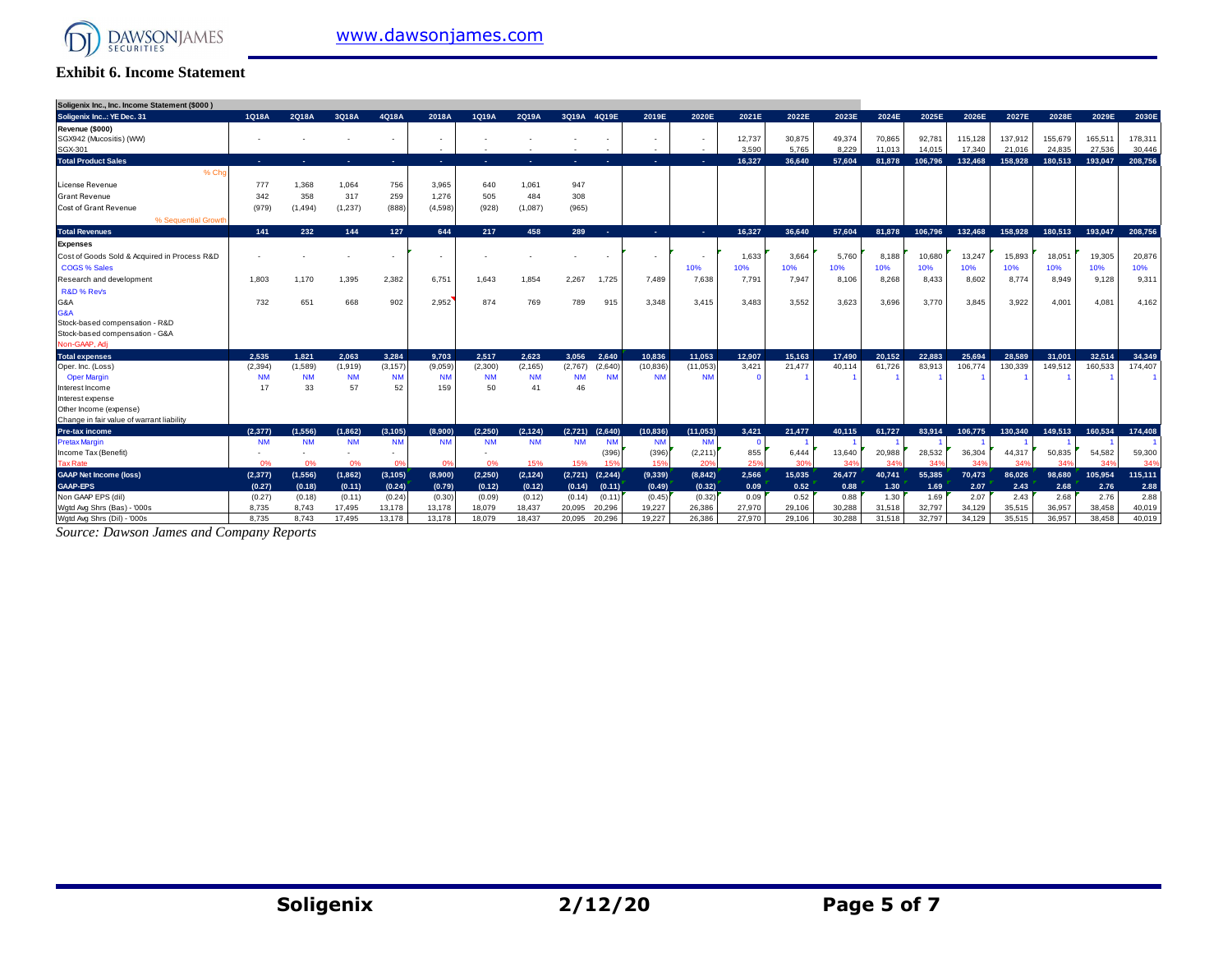

#### **Important Disclosures:**





Price target and rating changes over the past three years:

- Initiated Buy August 5, 2019 Price Target \$3.00
- Update Buy August 14, 2019 Price Target \$3.00
- Update Buy August 28, 2019 Price Target \$3.00
- Update Buy November 20, 2019 Price Target \$3.00

Update – Buy – December 4, 2019 – Price Target \$3.00 Update – Buy – February 12, 2020 – Price Target \$3.00

Dawson James Securities, Inc. (the "Firm") is a member of the Financial Industry Regulatory Authority ("FINRA") and the Securities Investor Protection Corporation ("SIPC").

The Firm does not make a market in the securities of the subject company(s). The Firm has NOT engaged in investment banking relationships with SNGX in the prior twelve months, as a manager or co-manager of a public offering and has NOT received compensation resulting from those relationships. The Firm may seek compensation for investment banking services in the future from the subject company(s). The Firm has NOT received any other compensation from the subject company(s) in the last 12 months for services unrelated to managing or co-managing of a public offering.

Neither the research analyst(s) whose name appears on this report nor any member of his (their) household is an officer, director or advisory board member of these companies. The Firm and/or its directors and employees may own securities of the company(s) in this report and may increase or decrease holdings in the future. As of January 31, 2020, the Firm as a whole did not beneficially own 1% or more of any class of common equity securities of the subject company(s) of this report. The Firm, its officers, directors, analysts or employees may affect transactions in and have long or short positions in the securities (or options or warrants related to those securities) of the company(s) subject to this report. The Firm may affect transactions as principal or agent in those securities.

Analysts receive no direct compensation in connection with the Firm's investment banking business. All Firm employees, including the analyst(s) responsible for preparing this report, may be eligible to receive non-product or service-specific monetary bonus compensation that is based upon various factors, including total revenues of the Firm and its affiliates as well as a portion of the proceeds from a broad pool of investment vehicles consisting of components of the compensation generated by investment banking activities, including but not limited to shares of stock and/or warrants, which may or may not include the securities referenced in this report.

Although the statements in this report have been obtained from and are based upon recognized statistical services, issuer reports or communications, or other sources that the Firm believes to be reliable, we cannot guarantee their accuracy. All opinions and estimates included in this report constitute the analyst's judgment as of the date of this report and are subject to change without notice.